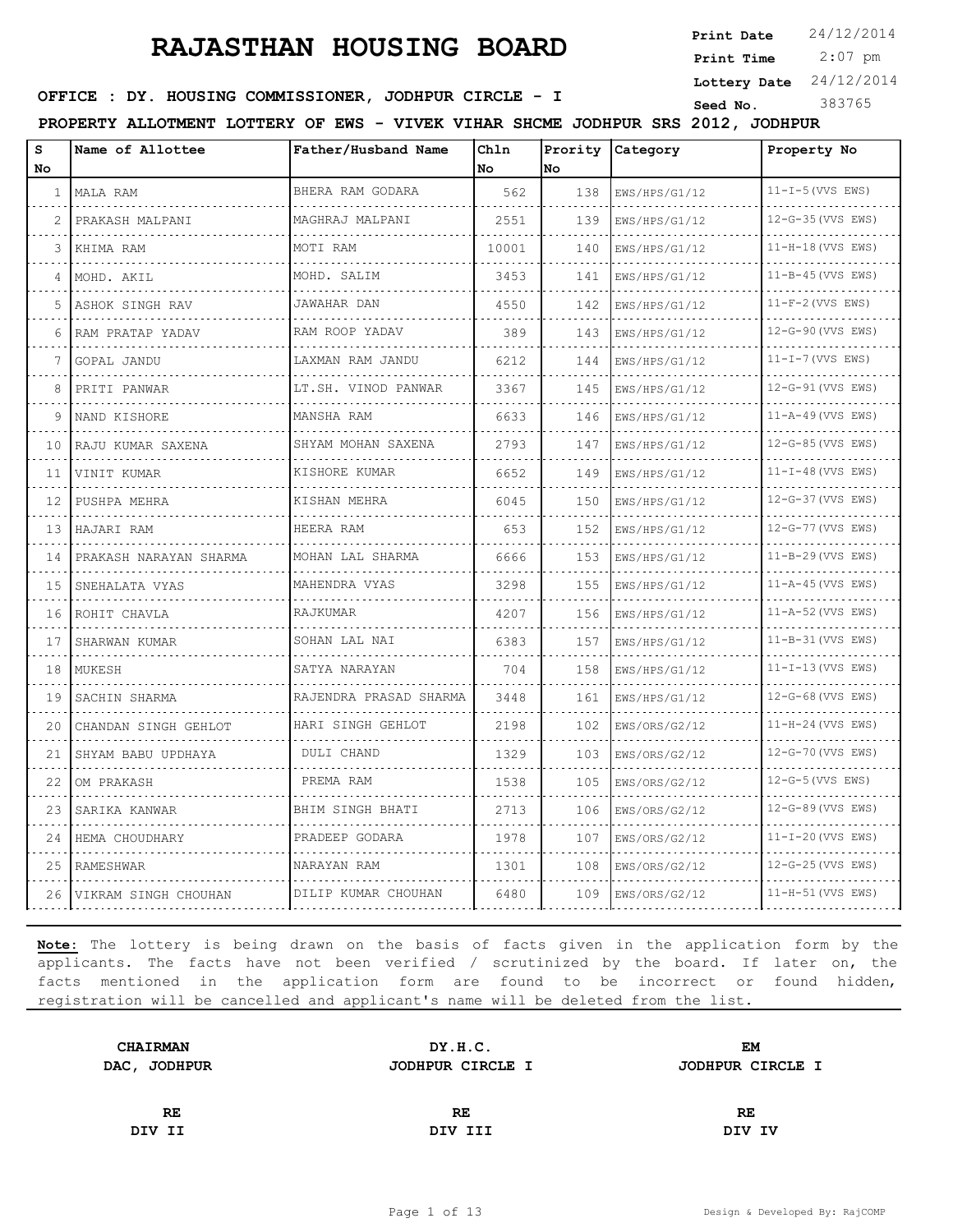**Print Date**  $24/12/2014$ 

 2:07 pm **Print Time**

**Lottery Date** 24/12/2014

### **SEED IDER : DY. HOUSING COMMISSIONER, JODHPUR CIRCLE - I** Seed No. 383765

**PROPERTY ALLOTMENT LOTTERY OF EWS - VIVEK VIHAR SHCME JODHPUR SRS 2012, JODHPUR**

| s<br>No. | Name of Allottee      | Father/Husband Name      | Chln<br>No | No. | Prority Category | Property No                   |
|----------|-----------------------|--------------------------|------------|-----|------------------|-------------------------------|
| 27       | AMIT SEN              | RAMRATAN SEN             | 3294       | 111 | EWS/ORS/G2/12    | $12-G-11$ (VVS EWS)           |
| 28       | NAKATA RAM CHOUDHARY  | KISHNA RAM               | 4175       | 112 | EWS/ORS/G2/12    | .<br>$11 - I - 114$ (VVS EWS) |
| 29       | PUKHRAJ CHOUDHARY     | LT.SH. DHANNA RAM CHOUD  | 710        | 125 | EWS/HPS/G2/12    | $11 - B - 17$ (VVS EWS)       |
| 30       | RAJENDRA SHARMA       | POONA RAM SHARMA         | 3108       | 126 | EWS/HPS/G2/12    | 12-G-26 (VVS EWS)             |
| 31       | NARAYAN PRASAD PAREEK | .<br>DEVI LAL PAREEK     | 1615       | 127 | EWS/HPS/G2/12    | 11-B-39 (VVS EWS)             |
| 32       | .<br>KUVAR PAL SINGH  | VIRI SINGH               | 3787       | 130 | EWS/HPS/G2/12    | 11-H-33 (VVS EWS)             |
| 33       | RAM NIWAS             | SHIV RAM                 | 4196       | 131 | EWS/HPS/G2/12    | $12-G-8$ (VVS EWS)            |
| 34       | KAILASH               | BIRMA RAM VISHNOI        | 1004       | 132 | EWS/HPS/G2/12    | 11-H-50 (VVS EWS)             |
| 35       | SOHAN LAL SWAMI       | BRIJ MOHAN SWAMI         | 2044       | 133 | EWS/HPS/G2/12    | $11-I-8$ (VVS EWS)            |
| 36       | CHANDRAMA SINGH       | <b>BABU LAL SINGH</b>    | 2734       | 134 | EWS/HPS/G2/12    | $11-B-27$ (VVS EWS)           |
| 37       | YOGITA BHARTI         | VIJENDRA BHARTI          | 4346       | 135 | EWS/HPS/G2/12    | 11-J-10 (VVS EWS)             |
| 38       | ABID HUSSAIN          | SAHAJAD BAX              | 5504       | 136 | EWS/HPS/G2/12    | 11-B-20 (VVS EWS)             |
| 39       | BASANTI DEVI KANSARA  | LT.SH. NATWAR LAL KANSA  | 2667       | 137 | EWS/HPS/G2/12    | 11-B-37 (VVS EWS)             |
| 40       | KILU RAM              | JORA RAM                 | 3397       | 138 | EWS/HPS/G2/12    | $11-F-45$ (VVS EWS)           |
| 41       | PRITHVI SINGH         | MADAN SINGH              | 5839       | 139 | EWS/HPS/G2/12    | 12-G-71 (VVS EWS)             |
| 42       | PADMA MANWANI         | LT.SH. RAJU MANWANI      | 929        | 140 | EWS/HPS/G2/12    | 11-F-57 (VVS EWS)             |
| 43       | SUMITRA DEVI          | RAM NARAYAN BENIWAL      | 6145       | 142 | EWS/HPS/G2/12    | 11-H-41 (VVS EWS)             |
| 44       | AJAY KUMAR            | RATAN LAL                | 3630       | 143 | EWS/HPS/G2/12    | $11-D-33$ (VVS EWS)           |
| 45       | SAURABH MAHESHWARI    | SHIV KUMAR               | 1235       | 144 | EWS/HPS/G2/12    | $11 - I - 30$ (VVS EWS)       |
| 46       | HARENDRA SHAH         | .<br><b>DUKHRAN SAHA</b> | 3873       | 145 | EWS/HPS/G2/12    | 12-G-48 (VVS EWS)             |
| 47       | RAMESH CHAND LOHIYA   | NARAYAN DAS LOHIYA       | 4599       | 146 | EWS/HPS/G2/12    | 11-H-37 (VVS EWS)             |
| 48       | ARUN SHARMA           | KAMAL KISHORE SHARMA     | 207        | 147 | EWS/HPS/G2/12    | $11-B-5$ (VVS EWS)            |
| 49       | REKHA DEVI            | MADAN LAL                | 3208       | 148 | EWS/HPS/G2/12    | $11-H-49$ (VVS EWS)           |
| 50       | <b>ROMA</b>           | KAMLESH SADHAWANI        | 4035       | 149 | EWS/HPS/G2/12    | 12-G-96 (VVS EWS)             |
| 51       | ROSHNI DEVI           | VEERU RAM                | 2396       | 150 | EWS/HPS/G2/12    | $11 - I - 16$ (VVS EWS)       |
|          | 52 RAHUL PUROHIT      | KISHORE LAL PUROHIT      | 4880       | 151 | EWS/HPS/G2/12    | $11-I-42$ (VVS EWS)           |

| <b>CHAIRMAN</b> | DY.H.C.          | <b>EM</b>        |  |
|-----------------|------------------|------------------|--|
| DAC, JODHPUR    | JODHPUR CIRCLE I | JODHPUR CIRCLE I |  |
|                 |                  |                  |  |
| <b>RE</b>       | RE.              | RE               |  |
| DIV II          | DIV III          | DIV IV           |  |
|                 |                  |                  |  |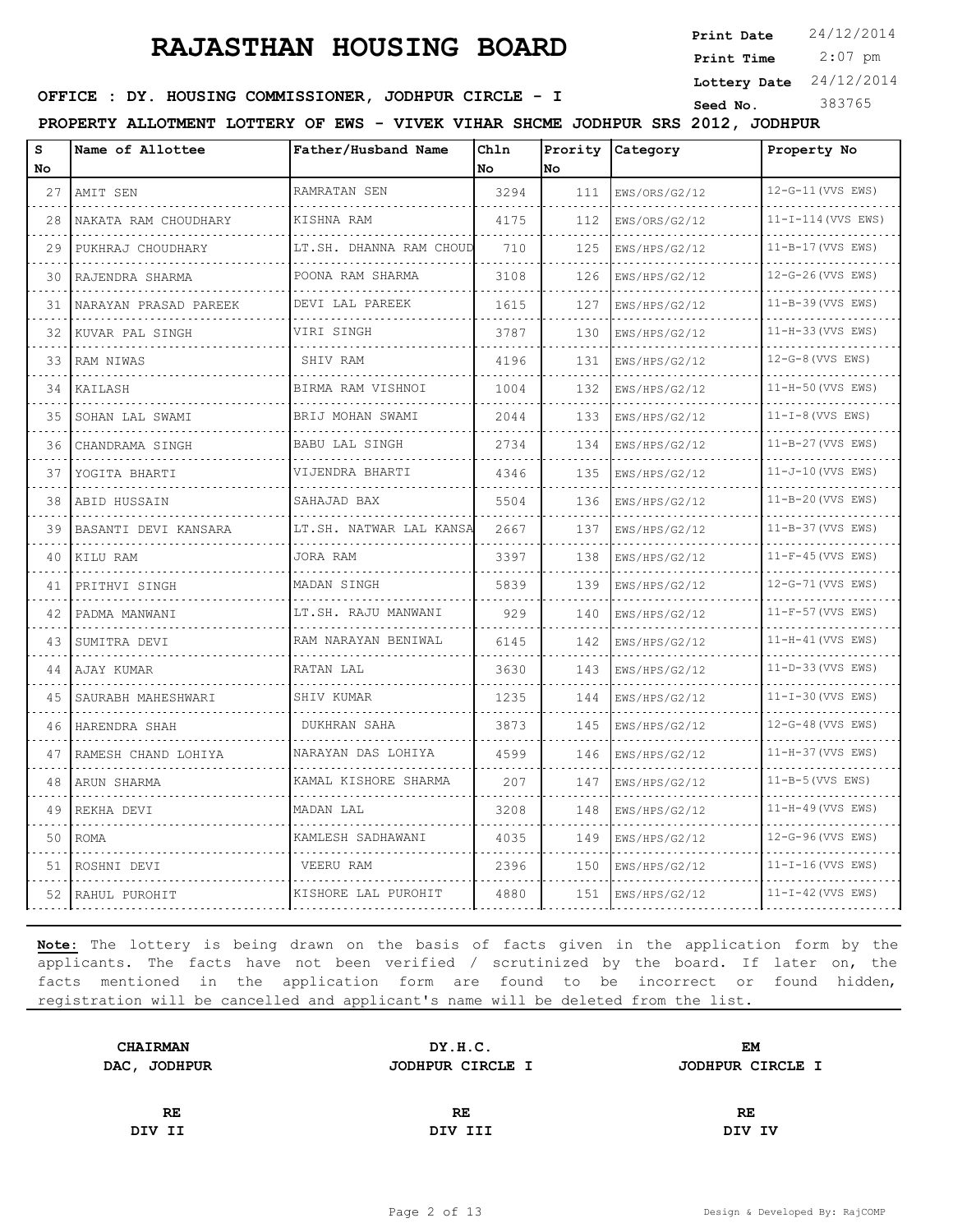**Print Date**  $24/12/2014$ 

 2:07 pm **Print Time**

**Lottery Date** 24/12/2014

### **SEED IDER : DY. HOUSING COMMISSIONER, JODHPUR CIRCLE - I** Seed No. 383765

**PROPERTY ALLOTMENT LOTTERY OF EWS - VIVEK VIHAR SHCME JODHPUR SRS 2012, JODHPUR**

| s<br>No | Name of Allottee      | Father/Husband Name      | Ch1n<br>No | Prority<br>No. | Category           | Property No                  |
|---------|-----------------------|--------------------------|------------|----------------|--------------------|------------------------------|
| 53      | SONU MISHRA           | PREM PRAKASH MISHRA      | 3798       | 153            | EWS/HPS/G2/12      | $11 - A - 42$ (VVS EWS)      |
| 54      | .<br>SAVITRI DEVI     | PRITAM DAS               | 3618       | 154            | .<br>EWS/HPS/G2/12 | .<br>$11 - I - 39$ (VVS EWS) |
| 55      | SANTOSH PUROHIT       | MAHENDRA KUMAR PUROHIT   | 1532       | 155            | EWS/HPS/G2/12      | 12-G-59 (VVS EWS)            |
| 56      | VANDANA THAKUR        | RAMAKANT THAKUR          | 4632       | 156            | EWS/HPS/G2/12      | 12-G-58 (VVS EWS)            |
| 57      | ASHOK                 | INDER LAL                | 6676       | 157            | EWS/HPS/G2/12      | 11-A-50 (VVS EWS)            |
| 58      | GAYAD RAM             | CHIMANA RAM              | 5834       | 158            | EWS/HPS/G2/12      | 12-G-69 (VVS EWS)            |
| 59      | LOKESH TIWARI         | DAYA SHANKAR TIWARI<br>. | 4381       | 159            | EWS/HPS/G2/12      | $11 - B - 1$ (VVS EWS)       |
| 60      | NARENDRA KUMAR MATHUR | LT.SH. MAGAN RAJ MATHUR  | 996        | 160            | .<br>EWS/HPS/G2/12 | $11-H-34$ (VVS EWS)          |
| 61      | KAVITA THANVI         | HEMANT KUMAR THANVI      | 1386       | 161            | EWS/HPS/G2/12      | $12-H-84$ (VVS EWS)          |
| 62      | KESAV JETHIWAL        | KARAN BABU JETHIWAL      | 531        | 162            | EWS/HPS/G2/12      | $11-I-24$ (VVS EWS)          |
| 63      | IKRAMUDEEN            | ISLAMUDEEN               | 2439       | 163            | EWS/HPS/G2/12      | $11-I-41$ (VVS EWS)          |
| 64      | KALAWATI              | SHIV KISHAN TAK          | 5897       | 164            | EWS/HPS/G2/12      | $11 - A - 46$ (VVS EWS)      |
| 65      | NITESH                | RAMESH KUMAR             | 4044       | 165            | EWS/HPS/G2/12      | $11 - B - 19$ (VVS EWS)      |
| 66      | RAMESH SHARMA         | GOVIND LAL SHARMA        | 5063       | 166            | EWS/HPS/G2/12      | 12-G-55 (VVS EWS)            |
| 67      | MUKESH JANGID         | RAM LAL JANGID           | 6609       | 167            | EWS/HPS/G2/12      | 11-A-33 (VVS EWS)            |
| 68      | KANHIYA LAL SHARMA    | SATYA NARAYAN SHARMA     | 3907       | 168            | EWS/HPS/G2/12      | $11-I-11$ (VVS EWS)          |
| 69      | MAHENDRA SINGH        | SHIVNATH SINGH           | 3767       | 169            | EWS/HPS/G2/12      | $11-I-46$ (VVS EWS)          |
| 70      | JIVAN RAM             | SAGATA RAM SIYAG         | 6408       | 170            | EWS/HPS/G2/12      | $11 - B - 15$ (VVS EWS)      |
| 71      | PEPO DEVI             | AKHARAM BENIWAL          | 4109       | 171            | EWS/HPS/G2/12      | 12-G-80 (VVS EWS)            |
| 72      | ANJALI                | OM PRAKASH DUBEY         | 1687       | 173            | EWS/HPS/G2/12      | 12-G-75 (VVS EWS)            |
| 73      | MADHAVI GUPTA         | RAKESH GUPTA             | 6301       | 174            | EWS/HPS/G2/12      | $11 - B - 40$ (VVS EWS)      |
| 74      | DHARMENDRA GOUR       | RAJENDRA KUMAR           | 5440       | 175            | EWS/HPS/G2/12      | $11 - B - 10$ (VVS EWS)      |
| 75      | SUMER RAM             | BHANWAR LAL DESANTRI     | 1101       | 176            | EWS/HPS/G2/12      | $12-G-45$ (VVS EWS)          |
| 76      | BHAGWAN BHOJWANI      | KESAV DAS BHOJWANI       | 5025       | 177            | EWS/HPS/G2/12      | $11-B-33$ (VVS EWS)          |
| 77      | VANDANA RAI           | YOGANAND RAI             | 2787       | 178            | EWS/HPS/G2/12      | $11-I-29$ (VVS EWS)          |
| 78      | KOMAL GURBANI         | RAMESH CHANDRA           | 6127       | 179            | EWS/HPS/G2/12      | $11 - A - 41$ (VVS EWS)      |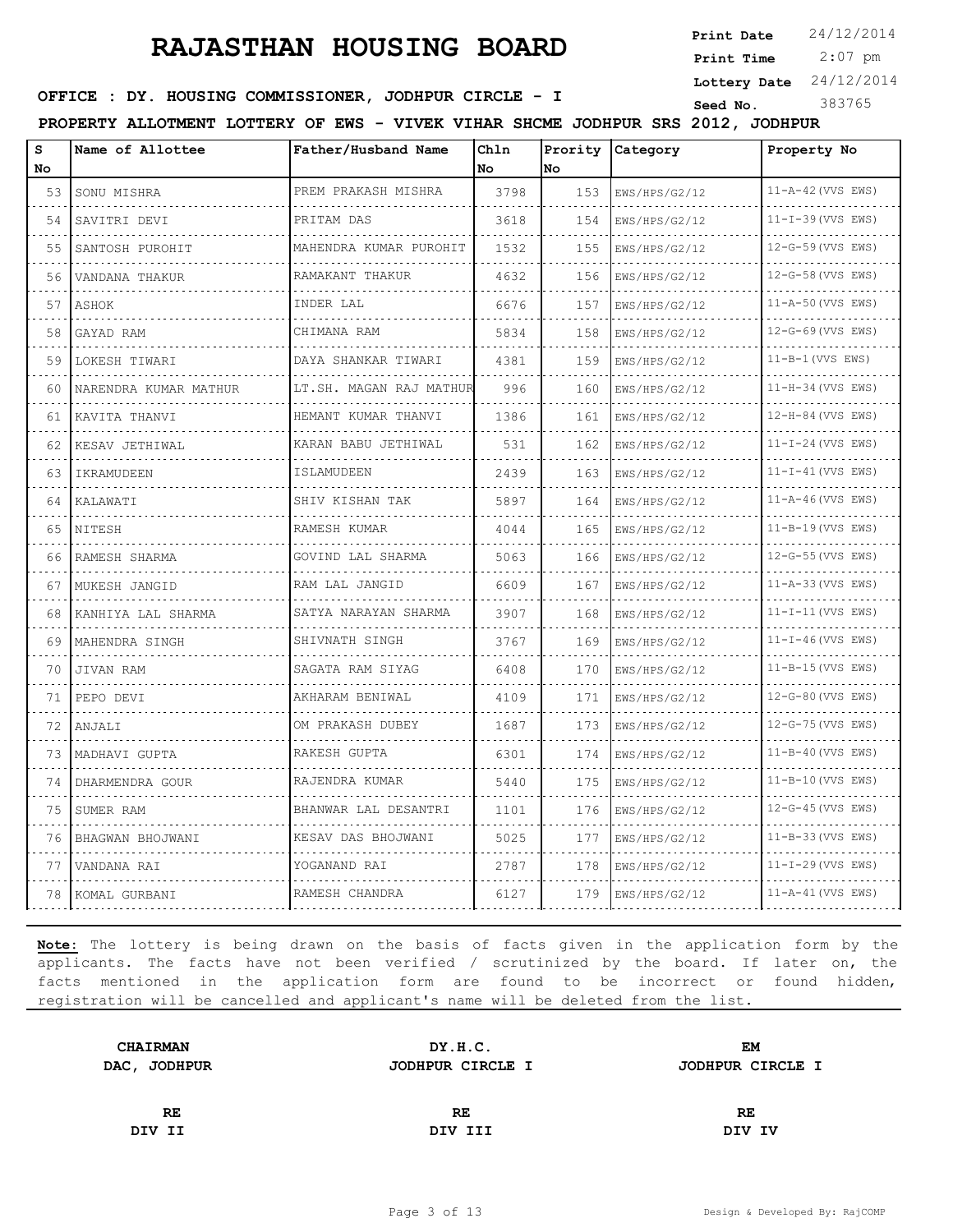**Print Date**  $24/12/2014$ 

 2:07 pm **Print Time**

**Lottery Date** 24/12/2014

### **SEED IDER : DY. HOUSING COMMISSIONER, JODHPUR CIRCLE - I** Seed No. 383765

**PROPERTY ALLOTMENT LOTTERY OF EWS - VIVEK VIHAR SHCME JODHPUR SRS 2012, JODHPUR**

| s<br>No | Name of Allottee         | Father/Husband Name      | Chln<br>No | No  | Prority Category | Property No             |
|---------|--------------------------|--------------------------|------------|-----|------------------|-------------------------|
| 79      | RUKAMA DEVI SEN          | MALA RAM SEN             | 2282       | 180 | EWS/HPS/G2/12    | 12-G-57 (VVS EWS)       |
| 80      | PRASHANT MANDA           | SAHADEV MANDA            | 3545       | 182 | EWS/HPS/G2/12    | 11-H-64 (VVS EWS)       |
| 81      | KAILASH GHATIYALA        | RAM PRASAD               | 3621       | 183 | EWS/HPS/G2/12    | $11 - A - 47$ (VVS EWS) |
| 82      | SHYAM SUNDER             | MOHAN LAL                | 1557       | 184 | EWS/HPS/G2/12    | 11-B-61 (VVS EWS)       |
| 83      | .<br>VIJAY SINGH CHOUHAN | MOHAN SINGH              | 3433       | 185 | EWS/HPS/G2/12    | $11-I-2$ (VVS EWS)      |
| 84      | RAJA DEVI                | CHANDRA RAM              | 1981       | 186 | EWS/HPS/G2/12    | 11-H-57 (VVS EWS)       |
| 85      | SUNDERI DEVI             | ISHWER LAL               | 4601       | 187 | EWS/HPS/G2/12    | 12-G-43 (VVS EWS)       |
| 86      | BHANWARI DEVI            | HUKAMA RAM               | 3240       | 188 | EWS/HPS/G2/12    | $11 - B - 48$ (VVS EWS) |
| 87      | JAGDISH KHATRI           | LAXMI CHAND KHATRI       | 3587       | 189 | EWS/HPS/G2/12    | $11 - A - 63$ (VVS EWS) |
| 88      | OMA RAM                  | DURGA RAM PARASARIYA     | 4737       | 190 | EWS/HPS/G2/12    | 11-B-47 (VVS EWS)       |
| 89      | RATAN SINGH              | .<br>RAGHU NATH SINGH    | 1160       | 191 | EWS/HPS/G2/12    | 11-I-128 (VVS EWS)      |
| 90      | SABEENA SIDIKI           | .<br>ABDUL KAYUM SIDIKI  | 3046       | 192 | EWS/HPS/G2/12    | 12-G-24 (VVS EWS)       |
| 91      | LEELA KANWAR             | GORDHAN SINGH            | 5342       | 193 | EWS/HPS/G2/12    | 12-G-73 (VVS EWS)       |
| 92      | PREMLATA                 | .<br>POONAM SINGH        | 6276       | 194 | EWS/HPS/G2/12    | 11-H-61 (VVS EWS)       |
| 93      | LOKESH SHARMA            | MURARI LAL SHARMA        | 5210       | 195 | EWS/HPS/G2/12    | 12-G-74 (VVS EWS)       |
| 94      | PAWAN TANWAR             | BHANWAR LAL TANWAR       | 5701       | 196 | EWS/HPS/G2/12    | 11-B-57 (VVS EWS)       |
| 95      | POONAM NARWANI           | .<br>VIJAY KUMAR NARWANI | 254        | 197 | EWS/HPS/G2/12    | 12-G-47 (VVS EWS)       |
| 96      | YOGESH KUMAR             | BHAGWAN DAS              | 186        | 198 | EWS/HPS/G2/12    | 11-E-50 (VVS EWS)       |
| 97      | SABIR KHAN GORI          | ABDUL SATTAR GORI        | 3101       | 199 | EWS/HPS/G2/12    | 12-G-63 (VVS EWS)       |
| 98      | POOJA LIKHAMA            | RAJIV                    | 2805       | 200 | EWS/HPS/G2/12    | 12-G-2 (VVS EWS)        |
| 99      | BABU LAL BANJARA         | TULSI RAM BANJARA        | 2474       | 201 | EWS/HPS/G2/12    | 12-G-39 (VVS EWS)       |
| 100     | KANHIYA LAL              | LT.SH. AYALDAS           | 6324       | 202 | EWS/HPS/G2/12    | 12-G-33 (VVS EWS)       |
| 101     | MAHAMUDA                 | CHAND MOHD.              | 844        | 203 | EWS/HPS/G2/12    | 11-A-56 (VVS EWS)       |
| 102     | KULDEEP SINGH            | PEP SINGH                | 4692       | 204 | EWS/HPS/G2/12    | $11 - I - 27$ (VVS EWS) |
| 103     | RUKAMANI DEVI            | GIRDHARI                 | 6286       | 205 | EWS/HPS/G2/12    | $11-I-6$ (VVS EWS)      |
|         | 104 ARJUN ACHARYA        | LAXMI NARAYAN ACHARYA    | 3328       | 206 | EWS/HPS/G2/12    | $11-H-45$ (VVS EWS)     |

| DY.H.C.          | EМ               |
|------------------|------------------|
| JODHPUR CIRCLE I | JODHPUR CIRCLE I |
|                  |                  |
| RE               | RE               |
| DIV III          | DIV IV           |
|                  |                  |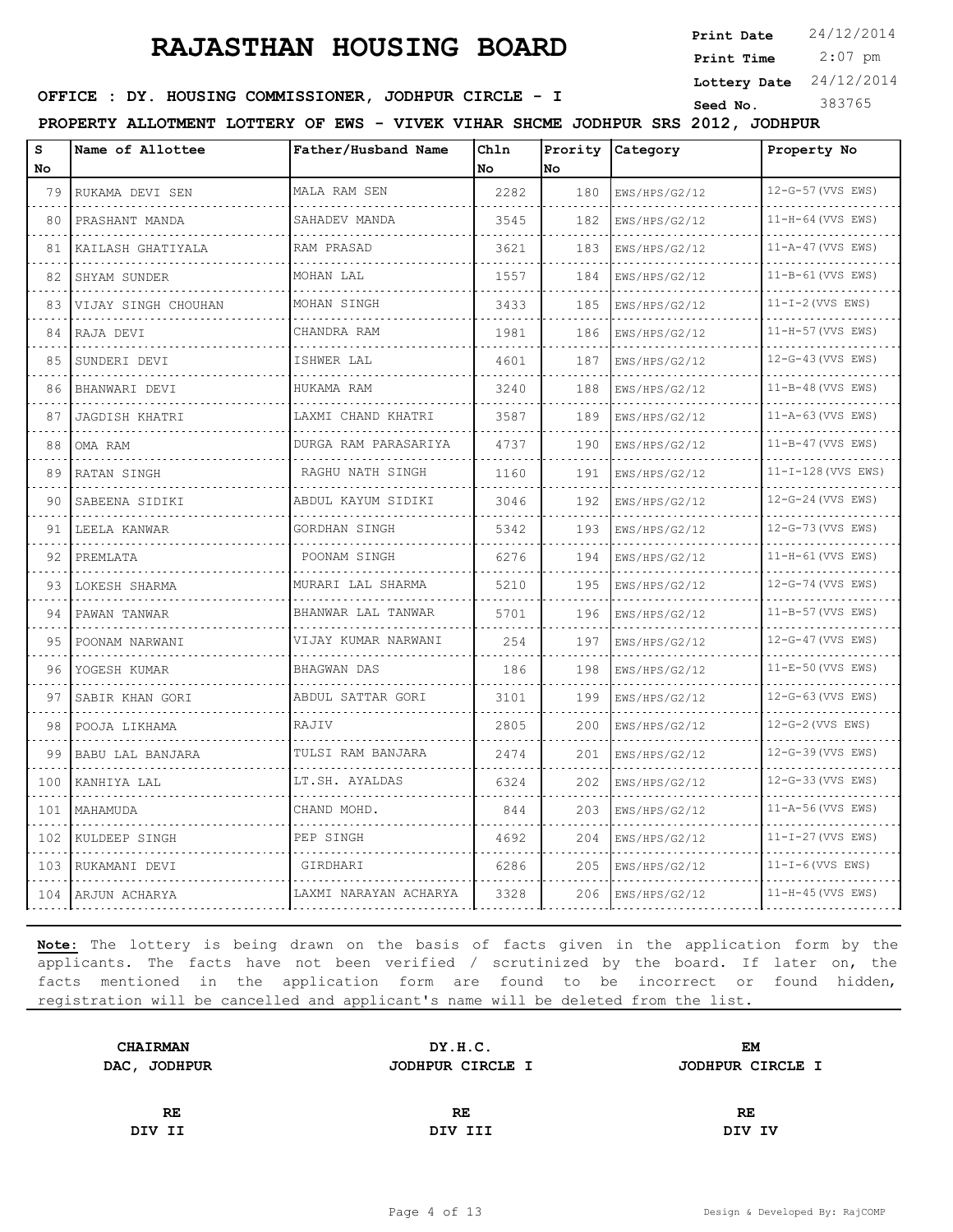**Print Date**  $24/12/2014$ 

 2:07 pm **Print Time**

**Lottery Date** 24/12/2014

### **SEED IDER : DY. HOUSING COMMISSIONER, JODHPUR CIRCLE - I** Seed No. 383765

**PROPERTY ALLOTMENT LOTTERY OF EWS - VIVEK VIHAR SHCME JODHPUR SRS 2012, JODHPUR**

| S<br>No  | Name of Allottee     | Father/Husband Name          | Chln<br>l No | Prority<br>No. | Category           | Property No             |
|----------|----------------------|------------------------------|--------------|----------------|--------------------|-------------------------|
| 105      | MO. SALAUDEEN        | ABDUL GAFFAR                 | 1624         | 207            | EWS/HPS/G2/12      | $11-H-43$ (VVS EWS)     |
| .<br>106 | <b>JASWANT SINGH</b> | HARI SINGH                   | 4969         | 209            | .<br>EWS/HPS/G2/12 | .<br>$11-I-9$ (VVS EWS) |
| 107      | PRADEEP KUMAR TEWANI | MOOL CHAND TEWANI            | 333          | 210            | EWS/HPS/G2/12      | $11-I-40$ (VVS EWS)     |
| 108      | KISHAN SINGH         | SANG SINGH                   | 2988         | 211            | EWS/HPS/G2/12      | $11 - B - 63$ (VVS EWS) |
| .<br>109 | BABU LAL             | a da da da da da<br>TAJA RAM | 618          | 212            | .<br>EWS/HPS/G2/12 | .<br>12-G-54 (VVS EWS)  |
| 110      | RAJENDRA SINGH       | RAM SINGH                    | 2957         | 213            | EWS/HPS/G2/12      | $11 - B - 14$ (VVS EWS) |
| .<br>111 | AFSANA BANO          | MOHD. SHAKIR                 | 223          | 214            | EWS/HPS/G2/12      | $11 - A - 43$ (VVS EWS) |
| .<br>112 | GIRISH JOSI          | .<br>KRESHNA JOSI            | 5118         | 215            | .<br>EWS/HPS/G2/12 | .<br>12-G-31 (VVS EWS)  |
| 113      | PUNIT KACHHAWAHA     | ARJUN SINGH                  | 2121         | 216            | EWS/HPS/G2/12      | $11 - B - 34$ (VVS EWS) |
| 114      | SHIV SINGH           | LT.SH. MANGI LAL             | 1958         | 217            | EWS/HPS/G2/12      | $12-G-4$ (VVS EWS)      |
| .<br>115 | .<br>KOMAL KHETANI   | SANJAY KUMAR KHETANI         | 2781         | 218            | EWS/HPS/G2/12      | $11 - I - 26$ (VVS EWS) |
| 116      | SHYAM LAL            | MANGI LAL                    | 2949         | 219            | EWS/HPS/G2/12      | 11-H-53 (VVS EWS)       |
| .<br>117 | PARAS MAL DARJI      | CHAMPA LAL DARJI<br>.        | 845          | 221            | EWS/HPS/G2/12<br>. | $11-B-7$ (VVS EWS)      |
| .<br>118 | KAMLESH SINGH        | VIJAY SINGH                  | 4620         | 222            | EWS/HPS/G2/12      | $11 - A - 36$ (VVS EWS) |
| 119      | JAMNA                | DEVA RAM                     | 3427         | 223            | EWS/HPS/G2/12      | 12-G-83 (VVS EWS)       |
| .<br>120 | KOMAL JASWANI        | GOVIND RAM<br>.              | 4732         | 224            | EWS/HPS/G2/12<br>. | $11-I-43$ (VVS EWS)     |
| .<br>121 | ARVIND SINGH         | BHABUT SINGH                 | 4683         | 226            | EWS/HPS/G2/12      | $12-G-40$ (VVS EWS)     |
| 122      | JASA RAM             | LIKHAMA RAM                  | 3114         | 227            | EWS/HPS/G2/12      | $11 - B - 52$ (VVS EWS) |
| 123      | HEERA SINGH          | MOOL SINGH                   | 3403         | 228            | EWS/HPS/G2/12      | 11-B-51 (VVS EWS)       |
| 124      | RAM AVTAR GAUR       | MANGI LAL GAUR               | 5177         | 229            | EWS/HPS/G2/12      | 12-G-29 (VVS EWS)       |
| 125      | JITENDRA AGRAWAL     | CHANDRA PRAKASH              | 2858         | 230            | EWS/HPS/G2/12      | $11 - I - 45$ (VVS EWS) |
| 126      | LUMBA RAM            | SONA RAM                     | 6066         | 231            | EWS/HPS/G2/12      | $11 - B - 13$ (VVS EWS) |
| 127<br>. | DALA RAM             | NAVA RAM                     | 852          | 232            | EWS/HPS/G2/12      | $12-G-65$ (VVS EWS)     |
| 128      | SAJJAN SINGH         | MADAN SINGH                  | 2627         | 233            | EWS/HPS/G2/12      | 11-B-30 (VVS EWS)       |
| .<br>129 | SUNIL PARIHAR        | KANA RAM PARIHAR             | 2400         | 235            | EWS/HPS/G2/12      | $12-G-94$ (VVS EWS)     |
| 130      | PRIYANKA PUROHIT     | RAHUL PUROHIT                | 4879         | 236            | EWS/HPS/G2/12      | $11 - I - 36$ (VVS EWS) |

| DY.H.C.          | EМ               |
|------------------|------------------|
| JODHPUR CIRCLE I | JODHPUR CIRCLE I |
|                  |                  |
| RE               | RE               |
| DIV III          | DIV IV           |
|                  |                  |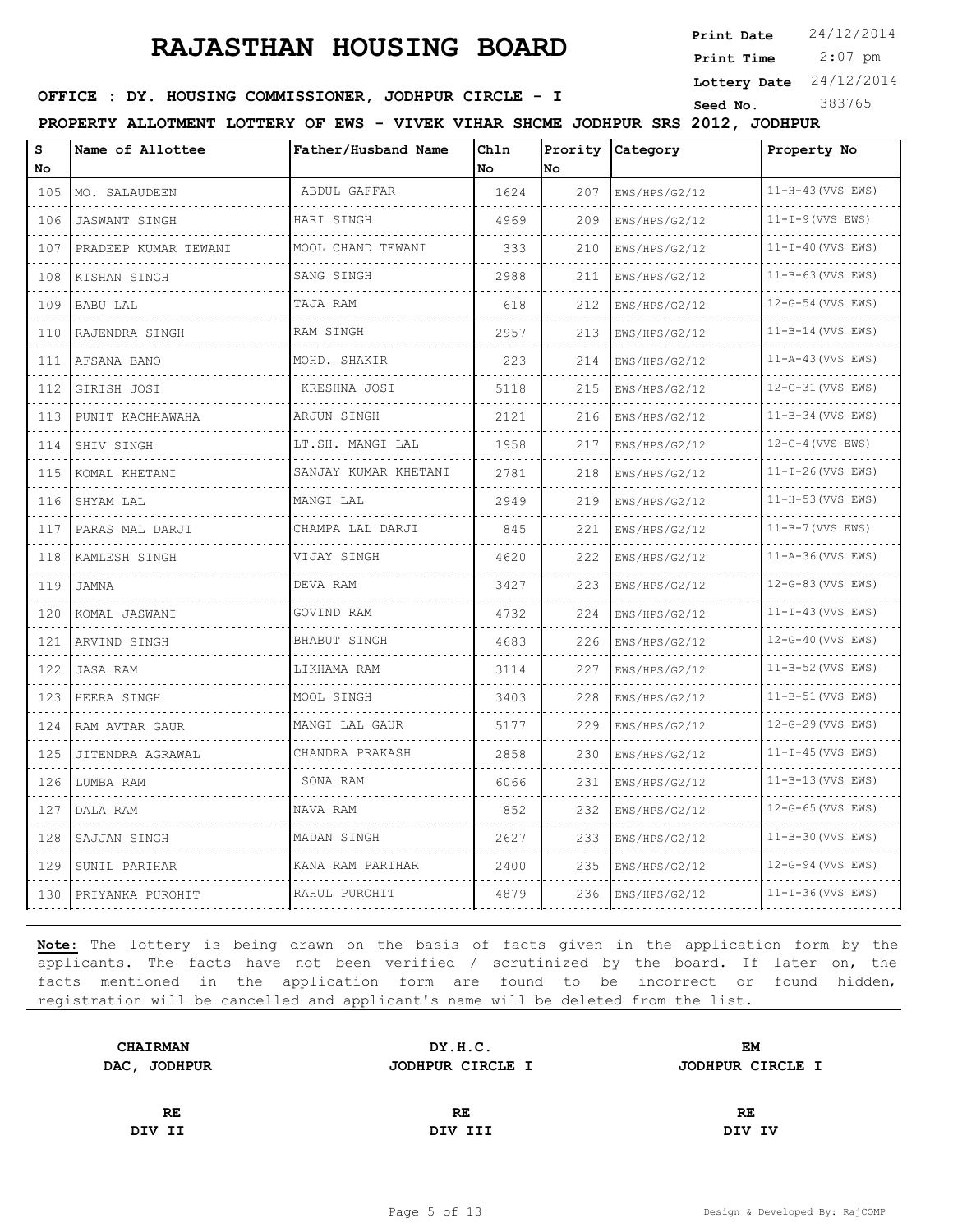**Print Date**  $24/12/2014$ 

 2:07 pm **Print Time**

**Lottery Date** 24/12/2014

### **SEED IDER : DY. HOUSING COMMISSIONER, JODHPUR CIRCLE - I** Seed No. 383765

**PROPERTY ALLOTMENT LOTTERY OF EWS - VIVEK VIHAR SHCME JODHPUR SRS 2012, JODHPUR**

| s<br>No          | Name of Allottee | Father/Husband Name              | Chln<br>No | lNo. | Prority Category | Property No              |
|------------------|------------------|----------------------------------|------------|------|------------------|--------------------------|
| 131              | PANKAJ MATHUR    | CHHAGAN LAL MATHUR               | 6265       | 238  | EWS/HPS/G2/12    | $11-B-2$ (VVS EWS)       |
| .<br>132         | YOUGPRIYA        | JAGANNATH                        | 2694       | 239  | EWS/HPS/G2/12    | .<br>11-B-50 (VVS EWS)   |
| 133              | NARENDRA KUMAR   | UDAY RAM                         | 1132       | 241  | EWS/HPS/G2/12    | 11-H-59 (VVS EWS)        |
| 134              | AWAR DAN         | BERISAL SINGH CHARAN             | 5859       | 242  | EWS/HPS/G2/12    | 11-I-123 (VVS EWS)       |
| .<br>135         | TEJA RAM         | CHAMPA LAL                       | 2676       | 243  | EWS/HPS/G2/12    | .<br>$11-D-84$ (VVS EWS) |
| 136              | PRASHANT SARSWAT | MAHESH CHAND SARSWAT             | 1947       | 244  | EWS/HPS/G2/12    | $11-I-14$ (VVS EWS)      |
| 137              | ANOOP SHARMA     | VIJAY KISHAN SHARMA              | 1048       | 245  | EWS/HPS/G2/12    | $11 - B - 4$ (VVS EWS)   |
| .<br>138         | VASU DEV VYAS    | MADAN GOPAL VYAS                 | 1044       | 246  | EWS/HPS/G2/12    | 11-H-29 (VVS EWS)        |
| 139              | KISHORE SINGH    | JIVRAJ SINGH                     | 1854       | 247  | EWS/HPS/G2/12    | 11-B-59 (VVS EWS)        |
| 140              | PAPPA RAM        | BHANWAR LAL                      | 3512       | 248  | EWS/HPS/G2/12    | 12-G-78 (VVS EWS)        |
| .<br>141         | SHALINI NATH     | REV.JITENDRA NATH                | 4146       | 250  | EWS/HPS/G2/12    | 12-G-76 (VVS EWS)        |
| 142<br>.         | MANOHAR SINGH    | KAN SINGH                        | 400        | 251  | EWS/HPS/G2/12    | 11-A-34 (VVS EWS)        |
| 143<br>.         | RANU SINGH       | BANSI SINGH                      | 4773       | 252  | EWS/HPS/G2/12    | 12-H-81 (VVS EWS)        |
| 144              | POONA RAM SUTHAR | SOHAN LAL SUTHAR                 | 5760       | 253  | EWS/HPS/G2/12    | 11-H-25 (VVS EWS)        |
| 145              | ANIL KUMAR DAVE  | MISHRI LAL DAVE                  | 10002      | 254  | EWS/HPS/G2/12    | 12-G-14 (VVS EWS)        |
| 146              | SEEMA DEVI       | MUKESH SINGH                     | 4706       | 255  | EWS/HPS/G2/12    | 12-G-23 (VVS EWS)<br>.   |
| .<br>147         | MANPHOOLI        | SOHAN RAJ SHARMA                 | 3580       | 256  | EWS/HPS/G2/12    | 12-G-20 (VVS EWS)        |
| 148              | MANOHAR DAS      | <b>DWARKA DAS</b>                | 5318       | 257  | EWS/HPS/G2/12    | 12-G-32 (VVS EWS)        |
| 149<br>.         | BADRUDEEN        | SHER MOHD.                       | 908        | 258  | EWS/HPS/G2/12    | 11-H-26 (VVS EWS)        |
| 150              | DEEPA LOHANI     | TULSI DAS LOHANI                 | 1740       | 259  | EWS/HPS/G2/12    | 12-G-21 (VVS EWS)        |
| 151<br>د د د د د | NISHANT MATHUR   | BHAWANI LAL MATHUR               | 5272       | 260  | EWS/HPS/G2/12    | 11-B-12 (VVS EWS)        |
| 152              | PARAS MAL SONI   | CHAMPA LAL SONI                  | 2103       | 261  | EWS/HPS/G2/12    | 11-B-21 (VVS EWS)        |
| .<br>153         | SATROOPA         | SHIV SHANKAR OJHA                | 4994       | 262  | EWS/HPS/G2/12    | 11-G-30 (VVS EWS)        |
| 154              | MURLIDHAR        | DHARAM DAS                       | 3394       | 264  | EWS/HPS/G2/12    | 11-A-60 (VVS EWS)        |
| 155              | SUMER SINGH      | NATHU SINGH<br>dia a a a a a a a | 2135       | 265  | EWS/HPS/G2/12    | $11 - I - 113$ (VVS EWS) |
| 156              | AMJAD ALI        | ASGER ALI                        | 4373       | 266  | EWS/HPS/G2/12    | $11-B-8$ (VVS EWS)       |

| <b>CHAIRMAN</b> | DY.H.C.          | EM               |  |
|-----------------|------------------|------------------|--|
| DAC, JODHPUR    | JODHPUR CIRCLE I | JODHPUR CIRCLE I |  |
|                 |                  |                  |  |
| RE              | RE.              | RE               |  |
| DIV II          | DIV III          | DIV IV           |  |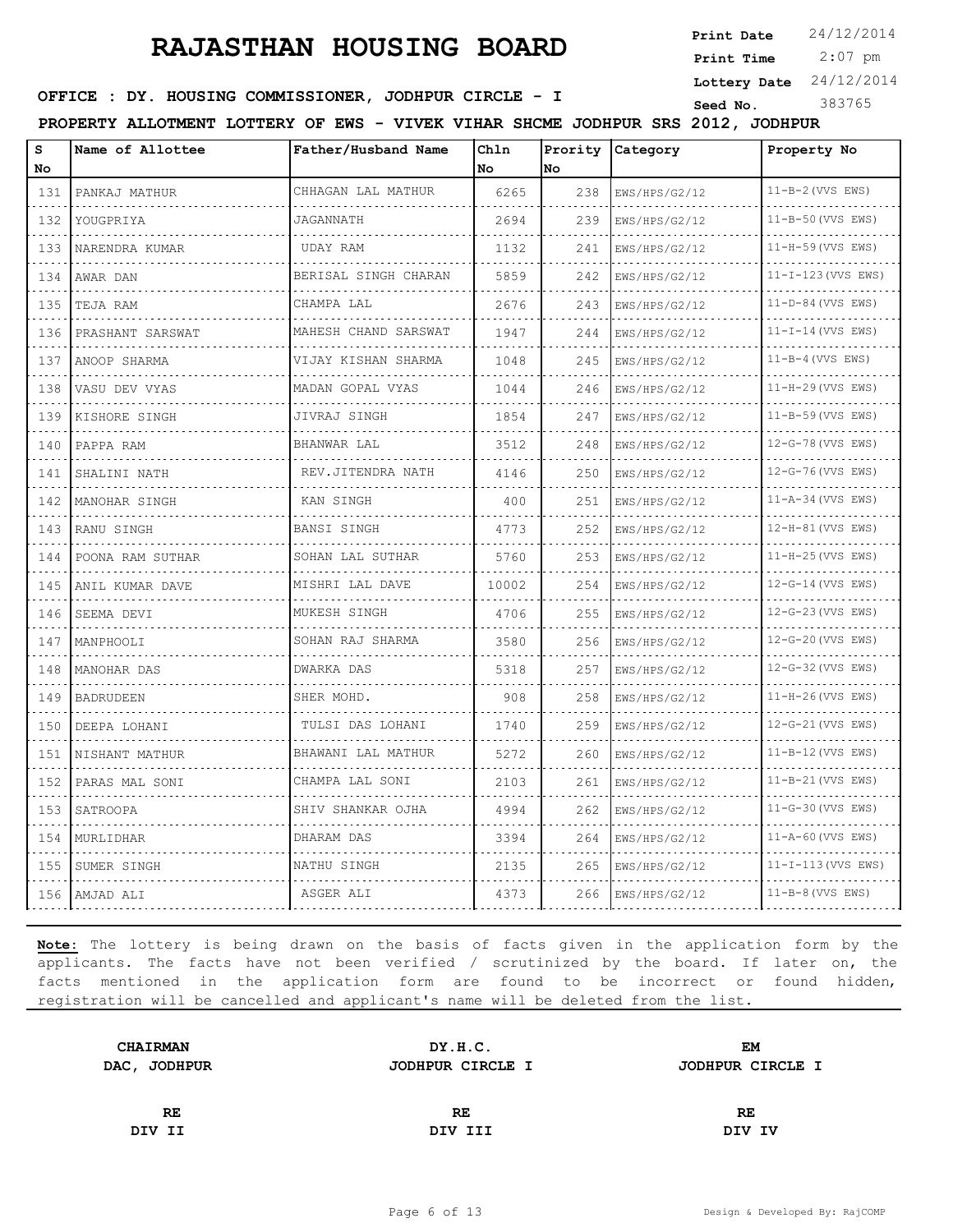**Print Date**  $24/12/2014$ 

 2:07 pm **Print Time**

**Lottery Date** 24/12/2014

### **SEED IDER : DY. HOUSING COMMISSIONER, JODHPUR CIRCLE - I** Seed No. 383765

**PROPERTY ALLOTMENT LOTTERY OF EWS - VIVEK VIHAR SHCME JODHPUR SRS 2012, JODHPUR**

| s<br>No             | Name of Allottee     | Father/Husband Name    | Chln<br>No | No  | Prority Category | Property No             |
|---------------------|----------------------|------------------------|------------|-----|------------------|-------------------------|
| 157                 | NEMA RAM             | KANA RAM               | 2856       | 267 | EWS/HPS/G2/12    | 11-D-81 (VVS EWS)       |
| 158                 | .<br>MOHD. AYUB      | MOHD. RAMJAN           | 2232       | 268 | EWS/HPS/G2/12    | 11-B-54 (VVS EWS)       |
| 159                 | PURAN KUMAR          | KHIV CHAND             | 6321       | 269 | EWS/HPS/G2/12    | $11-I-47$ (VVS EWS)     |
| 160                 | MANOJ TEKCHANDANI    | KISHAN TEKCHANDANI     | 6340       | 270 | EWS/HPS/G2/12    | 12-G-42 (VVS EWS)       |
| 161                 | RAM MUNISHWAR SHARMA | RAM BHAROSE SHARMA     | 10003      | 271 | EWS/HPS/G2/12    | 12-G-82 (VVS EWS)       |
| 162                 | SANTOSH              | .<br>KAMLESHWAR SINGH  | 4967       | 274 | EWS/HPS/G2/12    | 11-H-56 (VVS EWS)       |
| 163                 | SUNITA DEVI MUTHA    | REKH CHAND MUTHA       | 5699       | 275 | EWS/HPS/G2/12    | 12-H-82 (VVS EWS)       |
| 164                 | MAHENDRA KUMAR GAUR  | SATYA NARAYAN GAUR     | 4669       | 277 | EWS/HPS/G2/12    | 11-H-42 (VVS EWS)       |
| 165                 | BHANWAR LAL PALIWAL  | LUNA RAM PALIWAL       | 3774       | 278 | EWS/HPS/G2/12    | 12-G-6 (VVS EWS)        |
| 166                 | SARITA DEVI          | ARUN DEV               | 1429       | 279 | EWS/HPS/G2/12    | 11-B-53 (VVS EWS)       |
| 167                 | NAVEEN LOHANI        | TULSI DAS LOHANI       | 1355       | 280 | EWS/HPS/G2/12    | 11-B-42 (VVS EWS)       |
| 168                 | PUKHRAJ GANDHI       | CHAMPA LAL GANDHI      | 6056       | 282 | EWS/HPS/G2/12    | 11-A-38 (VVS EWS)       |
| 169                 | OM PRAKASH PALIWAL   | SOHAN LAL PALIWAL<br>. | 4174       | 283 | EWS/HPS/G2/12    | 12-G-93 (VVS EWS)       |
| 170                 | PRITI MATHUR         | JITENDRA MATHUR        | 347        | 284 | EWS/HPS/G2/12    | 12-G-15 (VVS EWS)       |
| 171                 | REWAT RAM DEVASI     | URJA RAM               | 4562       | 285 | EWS/HPS/G2/12    | 11-H-27 (VVS EWS)       |
| 172<br>$-1 - 1 - 1$ | RAKESH VYAS          | GANESHCHANDERA VYAS    | 2260       | 286 | EWS/HPS/G2/12    | 12-G-86 (VVS EWS)       |
| 173                 | HEMLATA              | BHARAT KUMAR           | 6329       | 287 | EWS/HPS/G2/12    | 11-I-120 (VVS EWS)      |
| 174                 | SURAJ KANWAR         | KUNDAN SINGH           | 2296       | 288 | EWS/HPS/G2/12    | 11-B-28 (VVS EWS)       |
| 175                 | KALU RAM             | NAND RAM               | 1601       | 289 | EWS/HPS/G2/12    | 12-G-72 (VVS EWS)       |
| 176                 | MOHD JISHAN          | ABDUL SALIM            | 6516       | 290 | EWS/HPS/G2/12    | 12-G-13 (VVS EWS)       |
| 177                 | <b>BARZU</b>         | GULAB RAM MEGHWAL      | 3347       | 291 | EWS/HPS/G2/12    | 11-B-41 (VVS EWS)       |
| 178                 | RAJPAL SINGH         | SUGAN SINGH            | 2718       | 292 | EWS/HPS/G2/12    | 11-B-11 (VVS EWS)       |
| 179                 | MANISH KUMAR SHARMA  | OM PRAKASH SHARMA      | 6154       | 293 | EWS/HPS/G2/12    | 12-G-61 (VVS EWS)       |
| 180                 | KHEMRAJ SONI         | GUMANA RAM             | 5443       | 295 | EWS/HPS/G2/12    | 12-G-52 (VVS EWS)       |
| 181                 | SAPNA RAI            | YOGANAND RAI           | 2575       | 297 | EWS/HPS/G2/12    | 11-B-25 (VVS EWS)       |
| 182                 | PUSHPA PRAJAPAT      | TRILOK CHAND PRAJAPAT  | 4394       | 298 | EWS/HPS/G2/12    | $11 - A - 48$ (VVS EWS) |

| DY.H.C.          | EМ               |  |
|------------------|------------------|--|
| JODHPUR CIRCLE I | JODHPUR CIRCLE I |  |
|                  |                  |  |
| RE               | RE               |  |
| DIV III          | DIV IV           |  |
|                  |                  |  |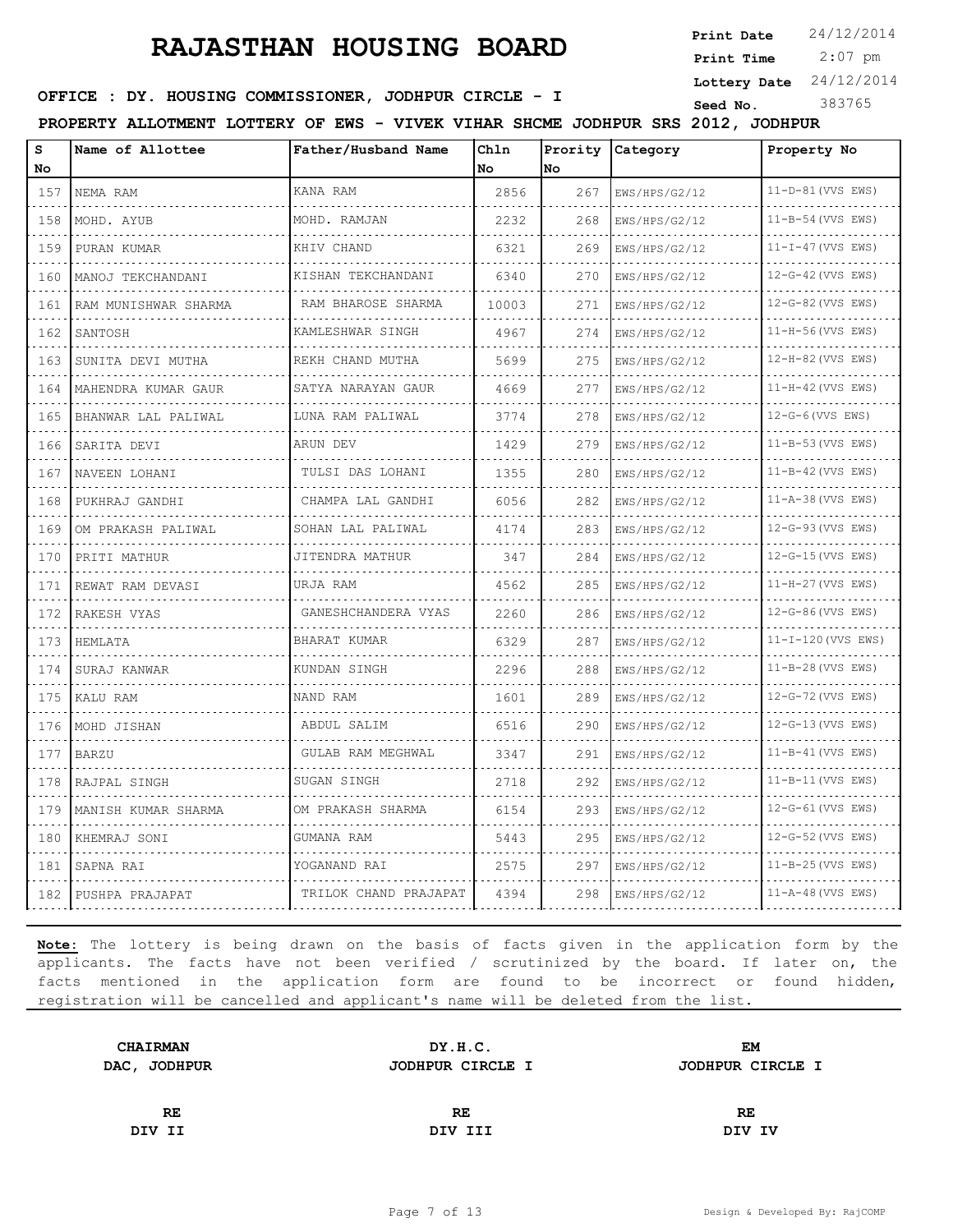**Print Date**  $24/12/2014$ 

 2:07 pm **Print Time**

**Lottery Date** 24/12/2014

**SEED IDER : DY. HOUSING COMMISSIONER, JODHPUR CIRCLE - I** Seed No. 383765

**PROPERTY ALLOTMENT LOTTERY OF EWS - VIVEK VIHAR SHCME JODHPUR SRS 2012, JODHPUR**

| S<br>No  | Name of Allottee       | Father/Husband Name     | Ch1n<br>No | Prority<br>No | Category      | Property No             |
|----------|------------------------|-------------------------|------------|---------------|---------------|-------------------------|
| 183      | SHAILENDRA KUMAR SINGH | GAYA PRASAD SINGH       | 5650       | 299           | EWS/HPS/G2/12 | 12-G-66 (VVS EWS)       |
| .<br>184 | RANU PARMAR            | <u>.</u><br>BHANWAR LAL | 1312       | 300           | EWS/HPS/G2/12 | 11-A-44 (VVS EWS)       |
| 185      | SHYAM LAL PRAJAPAT     | MANGALA RAM             | 3636       | 301           | EWS/HPS/G2/12 | $11 - J - 36$ (VVS EWS) |
| 186      | YOGESH MISHRA          | MUNNI LAL MISHRA        | 1111       | 302           | EWS/HPS/G2/12 | 11-A-57 (VVS EWS)       |
| .<br>187 | TEJPAL                 | .<br>KISHNA RAM         | 1934       | 303           | EWS/HPS/G2/12 | 11-A-64 (VVS EWS)       |
| 188      | NIRMALA                | RAKESH KUMAR            | 2451       | 304           | EWS/HPS/G2/12 | $11-T-119$ (VVS EWS)    |
| 189      | <b>BALVEER GURJAR</b>  | SHIVKARAN GURJAR        | 3550       | 305           | EWS/HPS/G2/12 | $12-G-9$ (VVS EWS)      |
| 190      | REKHA SAIN             | .<br>HARISH SAIN        | 5414       | 306           | EWS/HPS/G2/12 | $11-I-18$ (VVS EWS)     |
| 191      | BIRMA RAM              | RANA RAM                | 318        | 307           | EWS/HPS/G2/12 | 11-B-32 (VVS EWS)       |
| 192      | PUSHPA PANWAR          | NARENDRA PANWAR         | 3722       | 308           | EWS/HPS/G2/12 | 11-A-62 (VVS EWS)       |
| .<br>193 | BIDAMI                 | JETH RAM                | 5692       | 309           | EWS/HPS/G2/12 | $11-I-3$ (VVS EWS)      |
| 194      | NAVNEET ARORA          | NAND KISHORE ARORA      | 2126       | 310           | EWS/HPS/G2/12 | 11-I-116 (VVS EWS)      |
| 195      | SHYAM SUNDER CHOUHAN   | GULAB CHAND CHOUHAN     | 6338       | 311           | EWS/HPS/G2/12 | 12-G-56 (VVS EWS)       |
| .<br>196 | DIVYA SAKHI            | NAVNEET SAKHI           | 1417       | 312           | EWS/HPS/G2/12 | 11-H-36 (VVS EWS)       |
| 197      | HEMANT PATEL           | MATADEEN PATEL          | 6089       | 313           | EWS/HPS/G2/12 | 11-I-125 (VVS EWS)      |
| 198      | VIMLA PUROHIT          | LT.SH. UDAIRAJ PUROHIT  | 2542       | 314           | EWS/HPS/G2/12 | 12-G-12 (VVS EWS)       |
| .<br>199 | SHARWAN KUMAR          | GIRDHHARI LAL SUATHAR   | 2849       | 317           | EWS/HPS/G2/12 | $11 - B - 62$ (VVS EWS) |
| 200      | OM PRAKASH SHARMA      | BAJRANG LAL SHARMA      | 2910       | 319           | EWS/HPS/G2/12 | 11-B-24 (VVS EWS)       |
| 201      | PRAVEEN GORAN          | NAIM KHAN GORAN<br>.    | 2419       | 320           | EWS/HPS/G2/12 | $11-I-22$ (VVS EWS)     |
| .<br>202 | JETI DEVI              | LT.SH. TEJA RAM         | 3184       | 321           | EWS/HPS/G2/12 | $11-H-44$ (VVS EWS)     |
| 203      | PRIYANKA JOSHI         | RAJENDRA KUMAR JOSHI    | 4811       | 322           | EWS/HPS/G2/12 | 12-G-41 (VVS EWS)       |
| 204      | CHAMPA LAL SONI        | HIMMTA RAM SONI         | 1462       | 323           | EWS/HPS/G2/12 | 11-H-23 (VVS EWS)       |
| .<br>205 | JAGDISH NATH           | CHIMAN NATH             | 6218       | 324           | EWS/HPS/G2/12 | $11 - A - 39$ (VVS EWS) |
| 206      | MADHUMALA RATHI        | SHIVRATAN RATHI         | 2512       | 326           | EWS/HPS/G2/12 | 11-B-26 (VVS EWS)       |
| 207      | RAM VIJAY BORANA       | KANHIYA LAL             | 726        | 327           | EWS/HPS/G2/12 | 11-B-36 (VVS EWS)       |
| 208      | KAMLESH PANWAR         | KISHAN LAL PANWAR       | 6164       | 328           | EWS/HPS/G2/12 | $12-G-18$ (VVS EWS)     |

| DY.H.C.          | EM               |
|------------------|------------------|
| JODHPUR CIRCLE I | JODHPUR CIRCLE I |
|                  |                  |
| RE               | RE               |
| DIV III          | DIV IV           |
|                  |                  |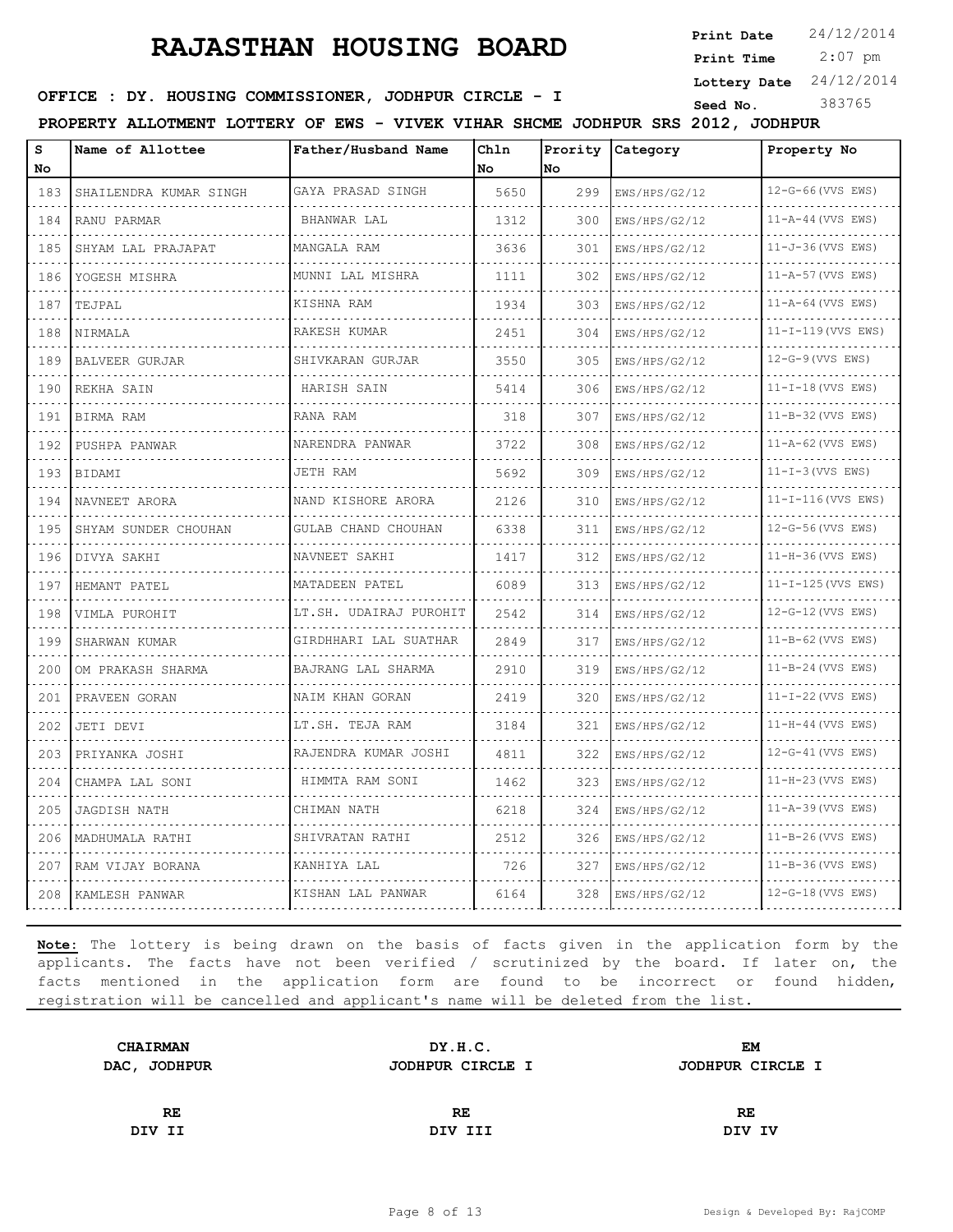**Print Date**  $24/12/2014$ 

 2:07 pm **Print Time**

**Lottery Date** 24/12/2014

### **SEED IDER : DY. HOUSING COMMISSIONER, JODHPUR CIRCLE - I** Seed No. 383765

**PROPERTY ALLOTMENT LOTTERY OF EWS - VIVEK VIHAR SHCME JODHPUR SRS 2012, JODHPUR**

| s<br>No                     | Name of Allottee      | Father/Husband Name     | Chln<br>No | lno | Prority Category | Property No              |
|-----------------------------|-----------------------|-------------------------|------------|-----|------------------|--------------------------|
| 209                         | RAJESH KUMAR          | TARA CHAND              | 6232       | 329 | EWS/HPS/G2/12    | 12-G-92 (VVS EWS)        |
| 210                         | MOINUDEEN             | ABDUL SATTAR KHARADI    | 5584       | 330 | EWS/HPS/G2/12    | 11-H-40 (VVS EWS)        |
| 211                         | PRAKASH ACHHAWANI     | SHREECHAND              | 2726       | 331 | EWS/HPS/G2/12    | 11-B-56 (VVS EWS)        |
| 212                         | RADHIKA SARSWAT       | SUBHASH SARSWAT         | 3514       | 332 | EWS/HPS/G2/12    | 12-G-62 (VVS EWS)        |
| <b>Service</b><br>213       | ANANT SURAJ           | GHANSHYAM DAS           | 10004      | 333 | EWS/HPS/G2/12    | 11-A-40 (VVS EWS)        |
| 214                         | MISHA RAM             | MUKNARAM                | 6512       | 334 | EWS/HPS/G2/12    | 12-G-84 (VVS EWS)        |
| 215                         | KAMLA TANWANI         | LT.SH. CHANDRA PRAKASH  | 460        | 335 | EWS/HPS/G2/12    | $11 - I - 28$ (VVS EWS)  |
| 216                         | ANIL NAMBIYAR         | SUDHAKAR NAMBIYAR       | 6238       | 336 | EWS/HPS/G2/12    | 11-A-61 (VVS EWS)        |
| 217                         | DEVANAND SONI         | LT.SH. TEJUMAL SONI     | 27         | 337 | EWS/HPS/G2/12    | 12-G-44 (VVS EWS)        |
| 218                         | NARAYAN RAM PRAJAPAT  | GUNESH RAM PRAJAPAT     | 4798       | 338 | EWS/HPS/G2/12    | $11 - B - 44$ (VVS EWS)  |
| 219                         | VARSHA RAMSINGHANI    | DEEPAK RAMSINGHANI      | 6440       | 339 | EWS/HPS/G2/12    | 11-H-32 (VVS EWS)        |
| 220                         | LATIKA KHILANI        | MANOJ KUMAR             | 1962       | 340 | EWS/HPS/G2/12    | $11 - I - 35$ (VVS EWS)  |
| 221                         | DROPATI               | LT.SH. JAI RAM DAS<br>. | 605        | 341 | EWS/HPS/G2/12    | $11 - B - 9$ (VVS EWS)   |
| 222                         | RAMESH KUMAR          | BHAWAR LAL              | 1365       | 342 | EWS/HPS/G2/12    | $11 - I - 38$ (VVS EWS)  |
| 223                         | RAJENDRA SHARMA       | MISHRI LAL SHARMA       | 3631       | 343 | EWS/HPS/G2/12    | 11-A-59 (VVS EWS)        |
| 224                         | MAHESH                | KANHIYA LAL             | 10005      | 344 | EWS/HPS/G2/12    | 11-A-58 (VVS EWS)        |
| $\sim$ $\sim$ $\sim$<br>225 | ANITA                 | RAMNIWAS                | 5034       | 346 | EWS/HPS/G2/12    | 11-H-48 (VVS EWS)        |
| 226                         | ANOP SINGH            | AAMB SINGH              | 6430       | 347 | EWS/HPS/G2/12    | 11-B-18 (VVS EWS)        |
| 227                         | INAYAT HUSSAIN        | ABDUL SATTAR            | 5224       | 348 | EWS/HPS/G2/12    | 11-B-55 (VVS EWS)        |
| $  -$<br>228                | GANPAT NAYAK          | BHANWAR LAL NAYAK       | 1376       | 350 | EWS/HPS/G2/12    | $11-I-44$ (VVS EWS)      |
| 229                         | SURESH DOGIWAL        | HARI RAM                | 5259       | 351 | EWS/HPS/G2/12    | 11-H-46 (VVS EWS)        |
| 230                         | BHARTI ASWANI         | MADHUR KUMAR            | 4075       | 352 | EWS/HPS/G2/12    | $11 - I - 34$ (VVS EWS)  |
| 231                         | HARI SINGH RAJPUROHIT | CHHATAR SINGH RAJPUROHI | 2761       | 353 | EWS/HPS/G2/12    | 11-A-37 (VVS EWS)        |
| 232                         | PADMA DEVI            | MOTI RAM                | 1118       | 354 | EWS/HPS/G2/12    | $11-I-15$ (VVS EWS)      |
| 233                         | RAWAL RAM             | PURKHA RAM              | 2794       | 356 | EWS/HPS/G2/12    | 12-G-19 (VVS EWS)        |
| 234                         | SALIM MOHD.           | ABDUL GAFAR             | 3522       | 357 | EWS/HPS/G2/12    | $11 - I - 118$ (VVS EWS) |

| <b>CHAIRMAN</b> | DY.H.C.          | EM               |  |
|-----------------|------------------|------------------|--|
| DAC, JODHPUR    | JODHPUR CIRCLE I | JODHPUR CIRCLE I |  |
|                 |                  |                  |  |
| RE              | RE.              | RE               |  |
| DIV II          | DIV III          | DIV IV           |  |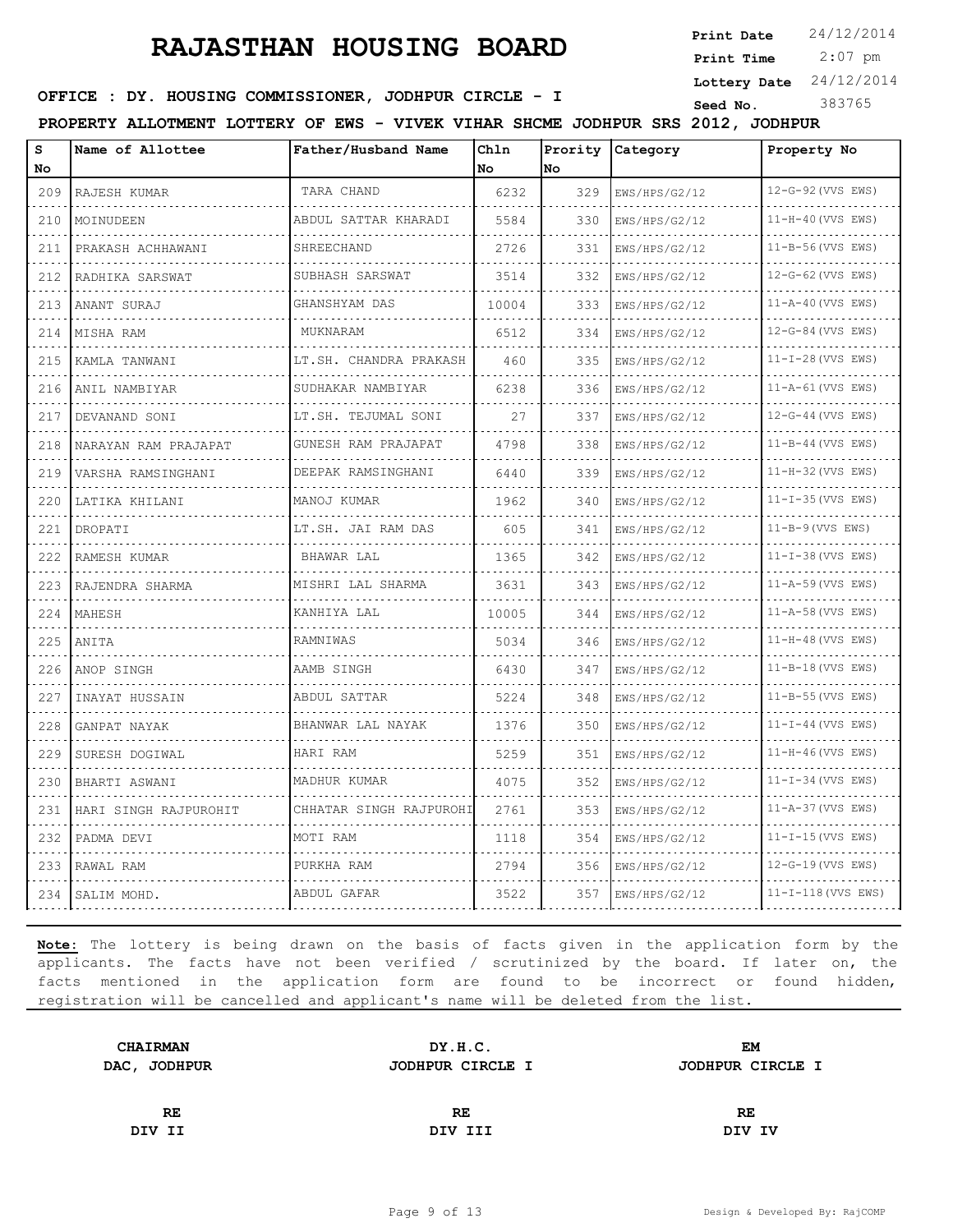**Print Date**  $24/12/2014$ 

 2:07 pm **Print Time**

**Lottery Date** 24/12/2014

### **SEED IDER : DY. HOUSING COMMISSIONER, JODHPUR CIRCLE - I** Seed No. 383765

**PROPERTY ALLOTMENT LOTTERY OF EWS - VIVEK VIHAR SHCME JODHPUR SRS 2012, JODHPUR**

| s<br>Νo | Name of Allottee    | Father/Husband Name   | Chln<br>No | No  | Prority Category | Property No              |
|---------|---------------------|-----------------------|------------|-----|------------------|--------------------------|
| 235     | THAKARRA RAM        | GOMA RAM              | 6310       | 358 | EWS/HPS/G2/12    | 11-H-20 (VVS EWS)        |
| 236     | .<br>NARENDRA KUMAR | LT.SH. UMESH KUMAR    | 2523       | 359 | EWS/HPS/G2/12    | 12-G-51 (VVS EWS)        |
| 237     | KIRAN KANWAR        | DAULAT SINGH          | 6513       | 360 | EWS/HPS/G2/12    | $11-I-4$ (VVS EWS)       |
| 238     | RAJU KUMAR SINGH    | TEHSHILDAR SINGH      | 4648       | 361 | EWS/HPS/G2/12    | 11-H-63 (VVS EWS)        |
| 239     | OM PRAKASH BERVA    | .<br>MOTI LLA BERVA   | 2310       | 42  | EWS/ORS/G4/12    | 12-G-38 (VVS EWS)        |
| 240     | SATU MEGHWAL        | .<br>DAYAL MEGHWAL    | 424        | 46  | EWS/ORS/G4/12    | $11 - I - 37$ (VVS EWS)  |
| 241     | VIRENDRA KUMAR      | MOTI LAL              | 1320       | 51  | EWS/ORS/G4/12    | 11-J-20 (VVS EWS)        |
| 242     | ROHIT KUMAR         | RAM NARAYAN           | 2318       | 55  | EWS/ORS/G4/12    | 12-G-60 (VVS EWS)        |
| 243     | HARIVALLABHA DANGI  | .<br>GUMAN RAM DANGI  | 5555       | 51  | EWS/HPS/G4/12    | $11 - I - 32$ (VVS EWS)  |
| 244     | PAWAN KUMAR CHITARA | JAGDISH LAL CHITARA   | 1851       | 52  | EWS/HPS/G4/12    | 12-G-30 (VVS EWS)        |
| 245     | SUMAN BHATI         | .<br>GOPA RAM BHATI   | 3824       | 53  | EWS/HPS/G4/12    | 11-H-22(VVS EWS)         |
| 246     | INDRA SAGAR         | ROHIT SAGAR           | 4525       | 54  | EWS/HPS/G4/12    | 11-H-39 (VVS EWS)        |
| 247     | PANKAJ CHOUHAN      | LALA RAM CHOUHAN      | 6648       | 55  | EWS/HPS/G4/12    | 11-I-121 (VVS EWS)       |
| 248     | SHARWAN KUMAR       | .<br>GANPAT LAL       | 1669       | 56  | EWS/HPS/G4/12    | 11-H-47 (VVS EWS)        |
| 249     | NARESH BHATI        | DHANNA LAL BHATI      | 5206       | 57  | EWS/HPS/G4/12    | $11-I-31$ (VVS EWS)      |
| 250     | KALAWATI            | CHUNI LAL             | 5426       | 59  | EWS/HPS/G4/12    | 11-B-43 (VVS EWS)        |
| 251     | CHHATRAPAL          | KUNVAR LAL            | 576        | 60  | EWS/HPS/G4/12    | 12-G-16 (VVS EWS)        |
| 252     | DHARMENDRA NAYAK    | MOHAN LAL             | 4311       | 61  | EWS/HPS/G4/12    | $11 - A - 55$ (VVS EWS)  |
| 253     | <b>JUGAL KISHOR</b> | GHIRDARI LAL          | 3596       | 62  | EWS/HPS/G4/12    | $11-I-25$ (VVS EWS)      |
| 254     | RAJU RAM            | POKAR RAM             | 4426       | 63  | EWS/HPS/G4/12    | 12-G-67 (VVS EWS)        |
| 255     | NEMI CHAND BHATI    | DHANNA LAL BHATI      | 5207       | 68  | EWS/HPS/G4/12    | $11-I-17$ (VVS EWS)      |
| 256     | RAJESH JOD          | HARDAS JOD            | 4763       | 69  | EWS/HPS/G4/12    | $11-B-6$ (VVS EWS)       |
| 257     | JABRA RAM           | .<br>MANGALA RAM BHIL | 3511       | 70  | EWS/HPS/G4/12    | 11-H-17 (VVS EWS)        |
| 258     | HEERA RAM           | PURA RAM              | 3726       | 71  | EWS/HPS/G4/12    | 11-I-21(VVS EWS)         |
| 259     | SATYENDRA           | RAM CHANDRA           | 6311       | 72  | EWS/HPS/G4/12    | 12-G-64 (VVS EWS)        |
| 260     | MAHENDRA            | AASU RAM              | 2464       | 73  | EWS/HPS/G4/12    | $11 - I - 115$ (VVS EWS) |

| DY.H.C.          | EМ               |
|------------------|------------------|
| JODHPUR CIRCLE I | JODHPUR CIRCLE I |
|                  |                  |
| RE               | RE               |
| DIV III          | DIV IV           |
|                  |                  |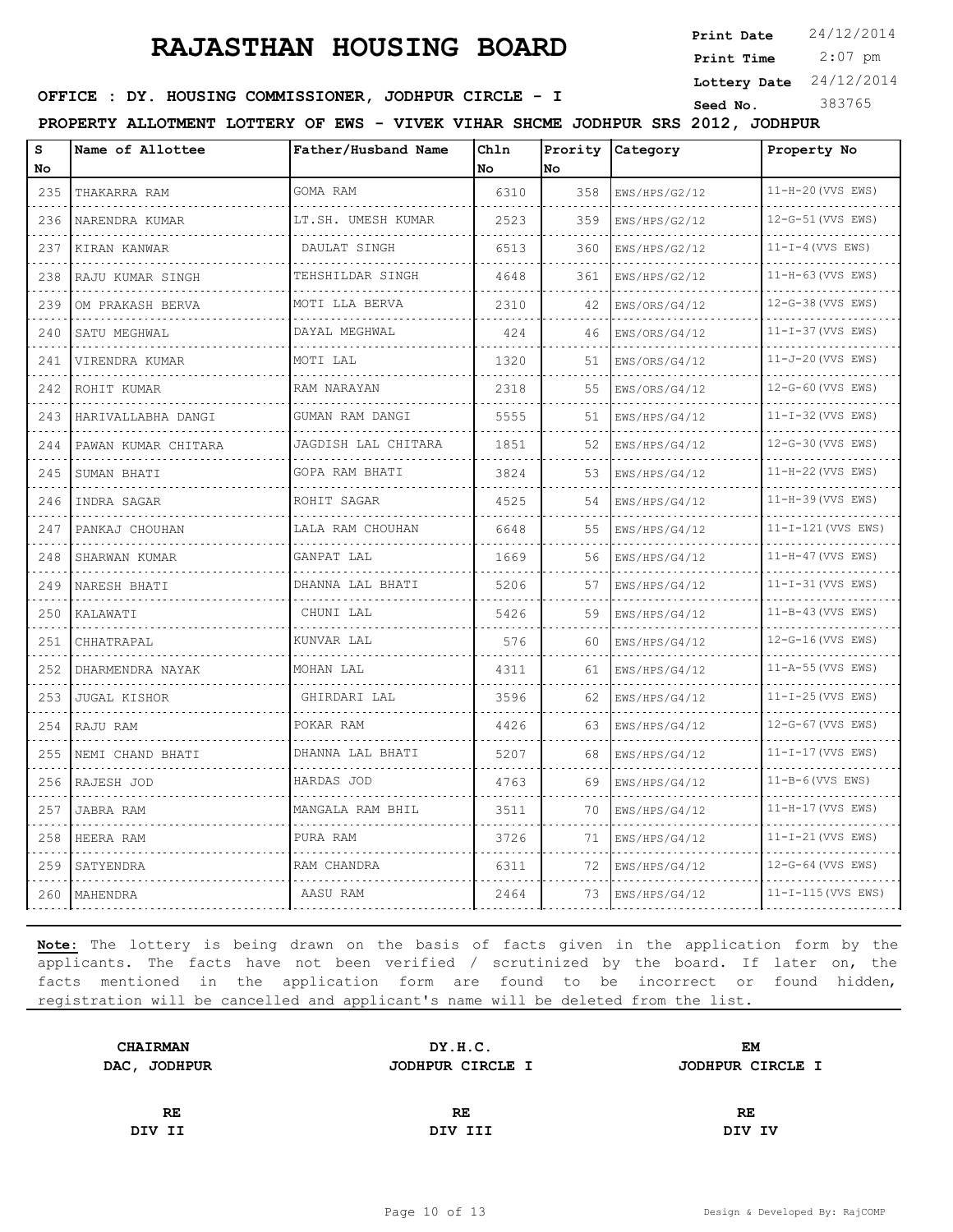**Print Date**  $24/12/2014$ 

 2:07 pm **Print Time**

**Lottery Date** 24/12/2014

### **SEED IDER : DY. HOUSING COMMISSIONER, JODHPUR CIRCLE - I** Seed No. 383765

**PROPERTY ALLOTMENT LOTTERY OF EWS - VIVEK VIHAR SHCME JODHPUR SRS 2012, JODHPUR**

| s<br>No                     | Name of Allottee         | Father/Husband Name  | Chln<br>No | No  | Prority Category | Property No                                |
|-----------------------------|--------------------------|----------------------|------------|-----|------------------|--------------------------------------------|
| 261                         | SURESH CHANDRA CHAVARIYA | CHIMAN LAL CHAVARIYA | 1094       | 74  | EWS/HPS/G4/12    | 11-H-35 (VVS EWS)                          |
| 262                         | MANISHA RAMANI           | VIKRAM RAMANI        | 5145       | 75  | EWS/HPS/G4/12    | dia dia dia dia dia<br>$11-I-12$ (VVS EWS) |
| 263                         | ASHOK KUMAR              | SAKHA RAM            | 697        | 76  | EWS/HPS/G4/12    | $11 - I - 33$ (VVS EWS)                    |
| 264                         | OM PRAKASH               | VISHAN DAS           | 5072       | 77  | EWS/HPS/G4/12    | .<br>12-G-7 (VVS EWS)                      |
| 265                         | KHUMBHA RAM MEGHWAL      | RAM PAL MEGHWAL      | 3201       | 78  | EWS/HPS/G4/12    | 12-G-36 (VVS EWS)                          |
| $  -$<br>266                | LALIT KUMAR<br>.         | TEJ SINGH            | 5878       | 79  | EWS/HPS/G4/12    | 11-B-58 (VVS EWS)                          |
| 267                         | KAVITA                   | PREM SHANKAR         | 1591       | 80  | EWS/HPS/G4/12    | 11-H-52 (VVS EWS)<br>.                     |
| 268                         | HEERA LAL                | DULICHAND            | 5950       | 81  | EWS/HPS/G4/12    | 12-G-46 (VVS EWS)                          |
| $\sim$ $\sim$ $\sim$<br>269 | ANIL DUTT                | CHIMAN LAL           | 1093       | 82  | EWS/HPS/G4/12    | 11-B-64 (VVS EWS)                          |
| $\sim$ $\sim$ $\sim$<br>270 | NAND KISHORE             | JAGDISH              | 3900       | 83  | EWS/HPS/G4/12    | $11-H-62$ (VVS EWS)                        |
| 271<br>.                    | SUDHIR KUMAR KANDELA     | SHANKAR RAM          | 529        | 84  | EWS/HPS/G4/12    | 11-H-30 (VVS EWS)                          |
| 272                         | SAVITA                   | SURENDRA             | 5762       | 85  | EWS/HPS/G4/12    | 11-E-90 (VVS EWS)<br>.                     |
| .<br>273                    | VISHNA RAM               | KOJA RAM             | 4126       | 87  | EWS/HPS/G4/12    | 12-G-10 (VVS EWS)                          |
| 274                         | NATHU RAM                | MANGI LAL            | 5273       | 88  | EWS/HPS/G4/12    | 11-I-126 (VVS EWS)                         |
| 275                         | MANOJ KUMAR              | LAJJA RAM            | 1103       | 89  | EWS/HPS/G4/12    | 12-G-22 (VVS EWS)<br>.                     |
| 276                         | BHIYA RAM                | AMARA RAM            | 892        | 90  | EWS/HPS/G4/12    | 11-H-28 (VVS EWS)                          |
| 277                         | NENA DEVI                | RAMESH CHANDRRA      | 6425       | 92  | EWS/HPS/G4/12    | 12-G-49 (VVS EWS)                          |
| 278                         | MEENA KALAWAT            | SURENDRA KUMAR<br>.  | 10006      | 94  | EWS/HPS/G4/12    | 12-G-88 (VVS EWS)<br>.                     |
| 279                         | SAMLI                    | BHANWAR LAL MEGHWAL  | 3345       | 96  | EWS/HPS/G4/12    | $11-H-21$ (VVS EWS)                        |
| 280                         | SUSHILA DEVI RAWAL       | BHARMAL RAWAL        | 244        | 98  | EWS/HPS/G4/12    | $11-I-1$ (VVS EWS)                         |
| 281                         | MAMTA KHATIK             | MOHAN LAL            | 99         | 99  | EWS/HPS/G4/12    | 11-A-53 (VVS EWS)                          |
| 282                         | SANGEETA                 | MANGI LAL            | 4386       | 100 | EWS/HPS/G4/12    | 12-H-83 (VVS EWS)                          |
| 283                         | GAJENDRA SAGAR           | MOTI LAL             | 4524       | 101 | EWS/HPS/G4/12    | 12-G-95 (VVS EWS)                          |
| 284                         | MADAN LAL                | NARAYAN RAM          | 4121       | 102 | EWS/HPS/G4/12    | 11-A-54 (VVS EWS)                          |
| 285                         | <b>BAL KISHAN</b>        | MANGI LAL            | 3204       | 103 | EWS/HPS/G4/12    | 12-G-81 (VVS EWS)                          |
| 286                         | NARESH KUMAR SOLANKI     | NIMBARAJ             | 4575       | 104 | EWS/HPS/G4/12    | 11-H-38 (VVS EWS)                          |

| DY.H.C.          | <b>EM</b>        |  |
|------------------|------------------|--|
| JODHPUR CIRCLE I | JODHPUR CIRCLE I |  |
|                  |                  |  |
| <b>RE</b>        | RE               |  |
| DIV III          | DIV IV           |  |
|                  |                  |  |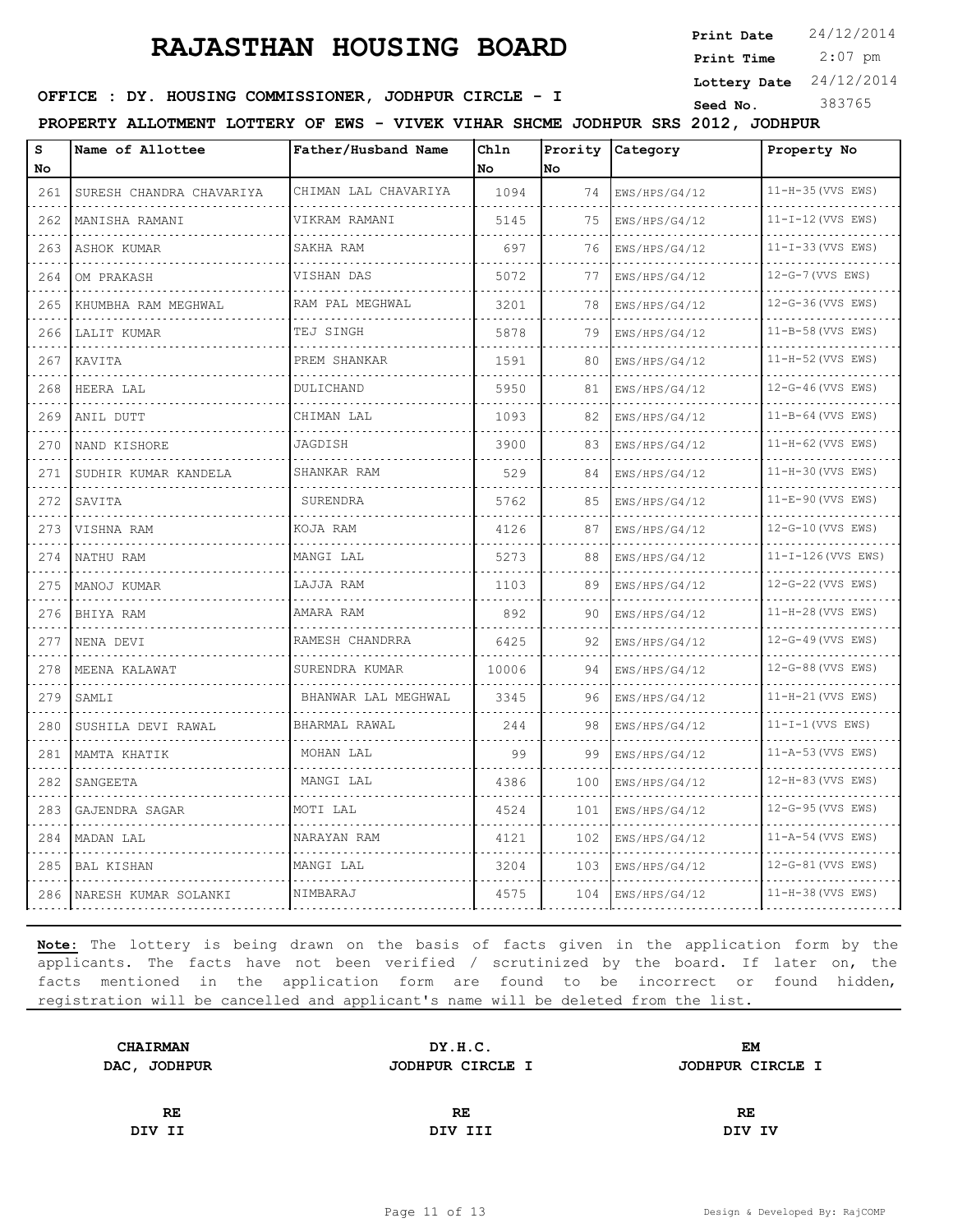**Print Date**  $24/12/2014$ 

 2:07 pm **Print Time**

**Lottery Date** 24/12/2014

**SEED IDER : DY. HOUSING COMMISSIONER, JODHPUR CIRCLE - I** Seed No. 383765

**PROPERTY ALLOTMENT LOTTERY OF EWS - VIVEK VIHAR SHCME JODHPUR SRS 2012, JODHPUR**

| s   | Name of Allottee      | Father/Husband Name       | Ch1n |     | Prority Category | Property No              |
|-----|-----------------------|---------------------------|------|-----|------------------|--------------------------|
| No  |                       |                           | No   | No  |                  |                          |
| 287 | CHETAN RAM            | NENA RAM                  | 1065 | 106 | EWS/HPS/G4/12    | $11 - B - 46$ (VVS EWS)  |
| 288 | BEGA RAM BALAI        | MOHAN LAL BALAI           | 2347 | 107 | EWS/HPS/G4/12    | 11-H-60 (VVS EWS)        |
| 289 | KESI DEVI             | LT.SH. BHIKHA RAM         | 788  | 108 | EWS/HPS/G4/12    | $11 - I - 117$ (VVS EWS) |
| 290 | MAHESH SANKHLA        | TIKAM CHAND SANKHLA       | 3700 | 109 | EWS/HPS/G4/12    | $11-B-3$ (VVS EWS)       |
| 291 | SUNIL KUMAR           | BHAWAR LAL                | 71   | 110 | EWS/HPS/G4/12    | $11-H-54$ (VVS EWS)      |
| 292 | DEVA RAM              | PRATAP RAM                | 4596 | 111 | EWS/HPS/G4/12    | 12-G-53 (VVS EWS)        |
| 293 | MAHENDRA KUMAR        | SUKHRAM                   | 5129 | 112 | EWS/HPS/G4/12    | $11 - B - 60$ (VVS EWS)  |
| 294 | RINKU                 | VISHNU                    | 4442 | 113 | EWS/HPS/G4/12    | 12-G-87 (VVS EWS)        |
| 295 | RAVI                  | UMMED RAM                 | 4885 | 115 | EWS/HPS/G4/12    | 11-H-58 (VVS EWS)        |
| 296 | <b>BABU LAL</b>       | NARAYAN RAM               | 4122 | 116 | EWS/HPS/G4/12    | $11-B-22$ (VVS EWS)      |
| 297 | JITENDRA KUMAR GEHLOT | BANSI LAL                 | 3148 | 119 | EWS/HPS/G4/12    | 12-G-27 (VVS EWS)        |
| 298 | EKTA NAGAURI          | RATAN LAL NAGAURI         | 5419 | 120 | EWS/HPS/G4/12    | 12-G-17 (VVS EWS)        |
| 299 | JAYANTI               | HANWANT SINGH<br><u>.</u> | 5178 | 121 | EWS/HPS/G4/12    | $11-H-19$ (VVS EWS)      |
| 300 | MANOJ KUMAR           | BHARAT LAL MEENA          | 3029 | 62  | EWS/HPS/G5/12    | 12-G-34 (VVS EWS)        |
| 301 | <b>JETHA RAM</b>      | SHIV DAN RAM              | 5407 | 63  | EWS/HPS/G5/12    | $11 - I - 23$ (VVS EWS)  |
| 302 | YOGESH BHIL           | BABU LAL                  | 1194 | 64  | EWS/HPS/G5/12    | 11-H-31 (VVS EWS)        |
| 303 | SOBHA RAM MEENA       | DODIYA RAM MEENA          | 2023 | 65  | EWS/HPS/G5/12    | 12-G-28 (VVS EWS)        |
| 304 | BALA RAM              | PHOLLA RAM                | 259  | 66  | EWS/HPS/G5/12    | $11-I-124$ (VVS EWS)     |
| 305 | GANGA DEVI MEENA      | LT.SH. BALU RAM MEENA     | 4028 | 67  | EWS/HPS/G5/12    | 12-G-79 (VVS EWS)        |
| 306 | VIJAY MEENA           | LAKHAN LAL MEENA          | 3030 | 69  | EWS/HPS/G5/12    | 11-B-23 (VVS EWS)        |
| 307 | MANJU KUMARI          | HANUMAN RAM               | 3568 | 70  | EWS/HPS/G5/12    | $12-G-3$ (VVS EWS)       |
| 308 | MUKESH                | ANOPO                     | 3883 | 71  | EWS/HPS/G5/12    | $11 - B - 16$ (VVS EWS)  |
| 309 | SUGNO                 | AJETO                     | 4456 | 73  | EWS/HPS/G5/12    | 11-A-51 (VVS EWS)        |
| 310 | KAMLA MEENA           | JAI KISHAN MEENA          | 5288 | 74  | EWS/HPS/G5/12    | $11 - I - 122$ (VVS EWS) |
| 311 | HEERA RAM MEENA       | CHETAN RAM                | 3875 | 75  | EWS/HPS/G5/12    | $11 - I - 10$ (VVS EWS)  |
| 312 | DHANNA LAL MEENA      | LALA RAM MEENA            | 4025 | 76  | EWS/HPS/G5/12    | $11 - B - 49$ (VVS EWS)  |

| <b>CHAIRMAN</b> | DY.H.C.          | EМ               |  |
|-----------------|------------------|------------------|--|
| DAC, JODHPUR    | JODHPUR CIRCLE I | JODHPUR CIRCLE I |  |
|                 |                  |                  |  |
| RE.             | RE               | RE               |  |
| DIV II          | DIV III          | DIV IV           |  |
|                 |                  |                  |  |